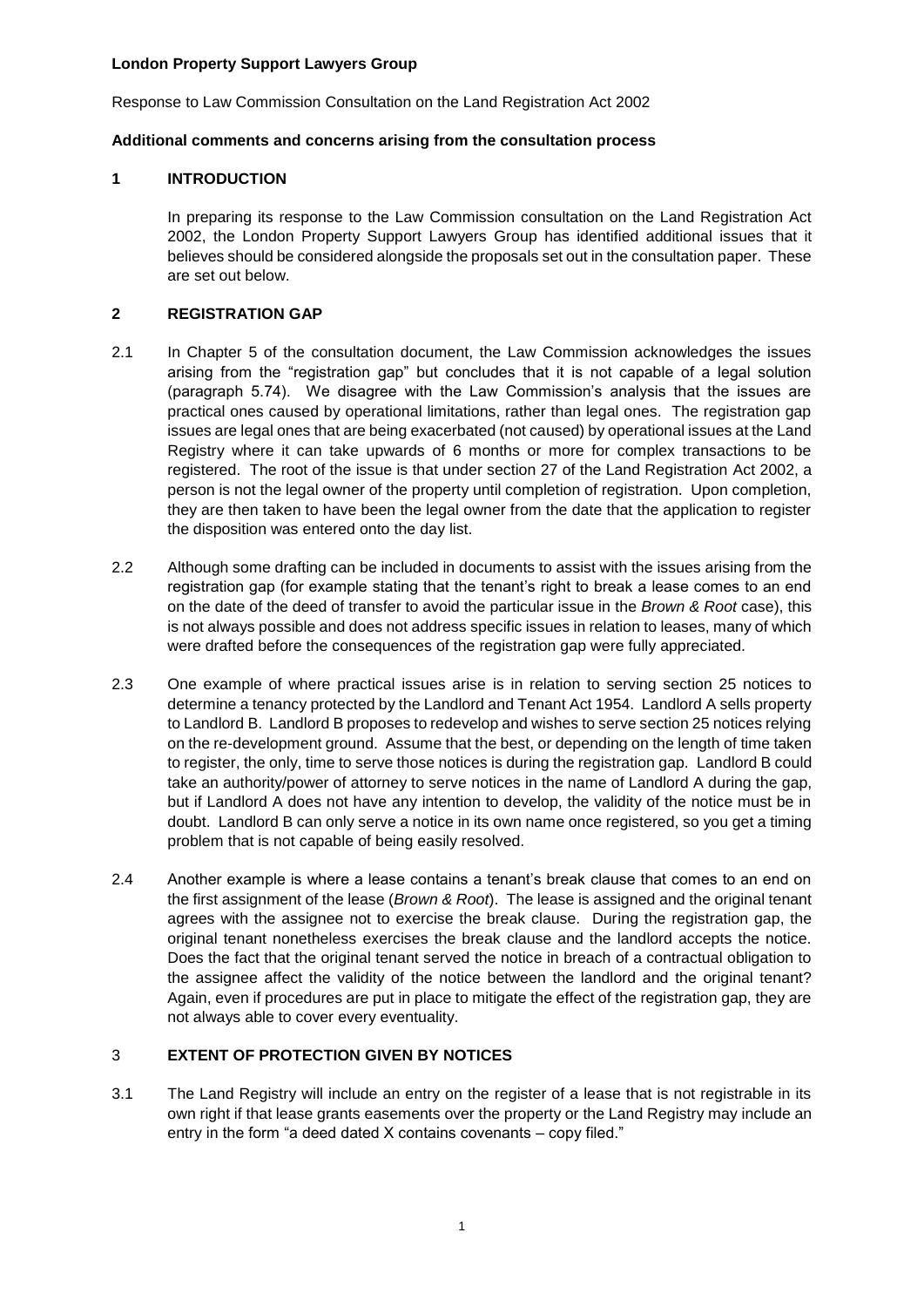Response to Law Commission Consultation on the Land Registration Act 2002

- 3.2 Questions sometimes arise over the extent of the protection afforded by the notice. In the examples above:
	- 3.2.1 the lease contains a tenant's option to acquire the freehold reversion or an option to renew the lease (either of which would be capable of being noted in their own right). Does noting the lease (originally only to protect the easements) have the effect of also protecting the option in the lease? There is no clear guidance on this; and
	- 3.2.2 the deed of covenant also grants a right over the property. Does the noting of the deed also give notice of the easement?

## **4 MISSING AND ILLEGIBLE COPIES**

- 4.1 The issue of missing and illegible copies arises largely as a result of the scanning exercise that the Land Registry carried out to digitise all documents referred to on a register.
- 4.2 As a result of this process, there are some documents that we come across where the register says that a copy has been filed but neither the original document or a scanned version of it can now be found.
- 4.3 On other occasions, the scanned copy is received but for whatever reason, is illegible as the paper version has not scanned clearly.
- 4.4 As to missing copies, the register will refer to a document and then state "Copy filed" or "Copy file under title number xxx". When we apply for an official copy of that document we frequently receive the response that the Land Registry is unable to produce it. It seems to be that in some cases the paper copy has, over the years, been put in the "wrong" paper file and so is now missing or that it has simply become lost while in the care of the Land Registry. For whatever reason, the failure to produce such documents means that the register is incomplete.
- 4.5 Could the Law Commission consider whether the indemnity provisions in the Land Registration Act 2002 need to be widened to allow a registered proprietor to be indemnified where the information previously held in paper form has now been destroyed or has become illegible as a result of the digitisation project and where the Land Registry is unable to produce an official copy of a document which has been sent to it and which, at some stage, has been the subject of the "copy filed" note on the register?

## **5 REGISTRATION OF LEASES**

- 5.1 Under section 4 of the Land Registration Act 2002, a lease granted "for a term of more than seven years from the date of grant for valuable or other consideration ……." must be registered.
- 5.2 The reference to date of grant has an uncertain effect where a reversionary lease is granted and the term commencement date falls within three months of the date of the lease so that the lease is not registrable as a result of the rules relating to reversionary leases.
- 5.3 The following illustrates this. On 1 May 2016 I grant a lease to take effect in possession on 1 July 2016. The term of the lease will run from 1 July 2016 to 31 May 2023. The term is less than seven years but it expires more than seven years from the date of grant. Is it for 'a term of more than seven years from the date of grant'?
- 5.4 The same question arises under section 27(2)(b)(i) in relation to grants out of registered land.
- 5.5 Although this is a minor point, it could usefully be clarified as part of the consultation process.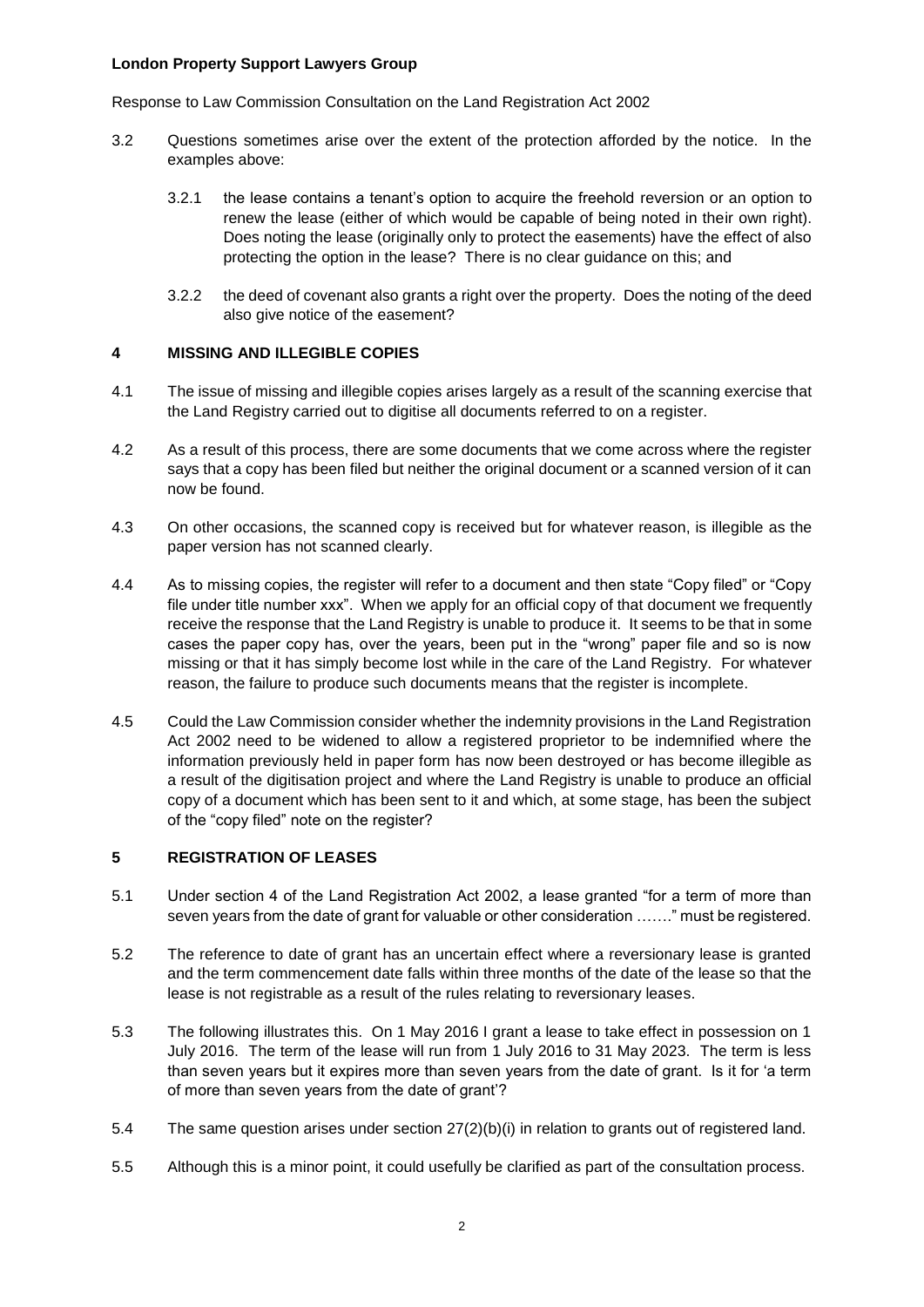Response to Law Commission Consultation on the Land Registration Act 2002

## **6 PROTECTION OF AGREEMENTS FOR UNDERLEASE**

- 6.1 A freeholder enters into an agreement for a headlease to be granted out of a registered title. The proposed tenant then enters into an agreement for underlease with a proposed undertenant. How should the proposed undertenant protect its estate contract?
- 6.2 The following table illustrates the various permutations that have to be considered:

| Notice of the<br>agreement for<br>lease on<br>freehold title | Notice of the<br>agreement for<br>underlease on the<br>freehold title | <b>Effect</b>                                                                                                                                                                                                                                                                                                                                                                                                                 |
|--------------------------------------------------------------|-----------------------------------------------------------------------|-------------------------------------------------------------------------------------------------------------------------------------------------------------------------------------------------------------------------------------------------------------------------------------------------------------------------------------------------------------------------------------------------------------------------------|
| No                                                           | No                                                                    | If a third party buys the freehold, it takes free of the<br>agreement for lease and the agreement for<br>underlease. The undertenant loses everything.<br>(This is subject to the rule in Lyus v Prowsa                                                                                                                                                                                                                       |
|                                                              |                                                                       | Developments Ltd [1982] under which a third party will<br>take its interest subject to the second party's rights in<br>certain cases)                                                                                                                                                                                                                                                                                         |
| No                                                           | Yes                                                                   | If a third party buys the freehold, it takes free of the<br>agreement for lease and the agreement for<br>underlease. Undertenant loses everything.                                                                                                                                                                                                                                                                            |
|                                                              |                                                                       | Some take the view that putting a notice of the<br>agreement for underlease on the freehold title means<br>that a third party dealing with the freehold will take<br>subject to the agreement for underlease. However,<br>the freeholder could presumably get the notice taken<br>off as not protecting an interest affecting the freehold                                                                                    |
| Yes                                                          | No                                                                    | If a third party buys the freehold, it takes subject to the<br>agreement for lease.                                                                                                                                                                                                                                                                                                                                           |
|                                                              |                                                                       | However, once the lease has been granted, nothing<br>protects the agreement for underlease unless either<br>(a) the tenant mentions the agreement for underlease<br>in its application for first registration of the headlease<br>or (b) the undertenant itself puts a notice of the<br>agreement onto the register of the headlease - but<br>this is unlikely given that it will not know when the<br>lease has been granted |
| Yes                                                          | Yes                                                                   | This must be the same answer as immediately above.                                                                                                                                                                                                                                                                                                                                                                            |
|                                                              |                                                                       | In particular, once the headlease has been granted,<br>the notice on the freehold title to protect the<br>agreement for underlease cannot possibly work. The<br>only place that such a notice can be put now is on the<br>title to the new headlease                                                                                                                                                                          |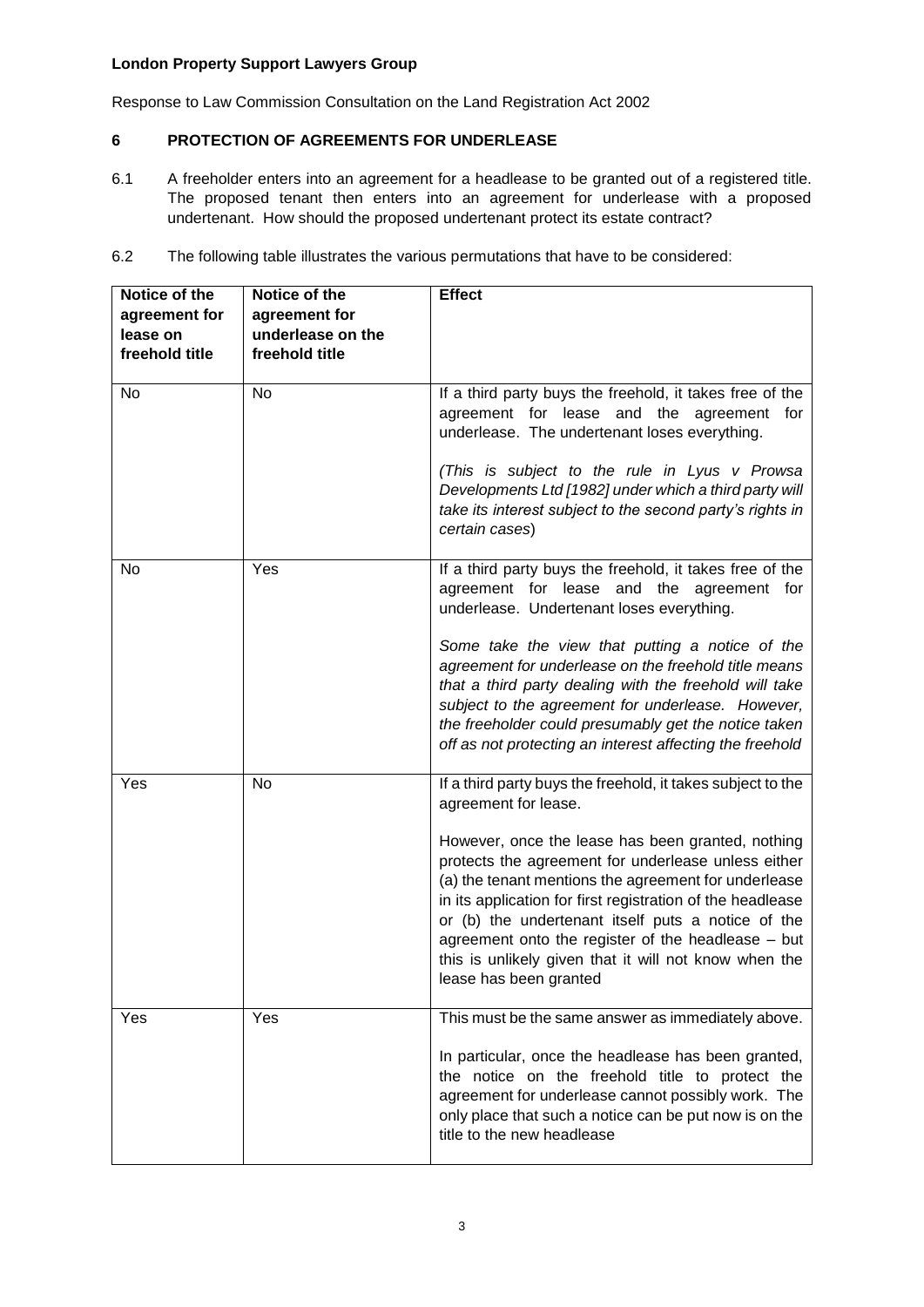Response to Law Commission Consultation on the Land Registration Act 2002

6.3 In addition to protecting the interest of the undertenant, a person taking security over the undertenant's interest in the property has no means of protecting its interest until the underlease has been granted.

## **7 CAUTIONS AGAINST FIRST REGISTRATION**

- 7.1 These were not discussed in the Law Commission consultation but can cause some issues in practice where the caution is registered to protect the potential first registration of a head lease.
- 7.2 Assume a registered freehold title. A lease for 15 years was granted in 2000 (so unregistrable at the time, but potentially registrable after 2003 on assignment). In 2010 an underlease was granted for 5 years and was not capable of registration. The undertenant registered a caution against first registration of the leasehold title. In 2015 the underlease (and the lease) expire and the property becomes vacant.
- 7.3 The freehold title changes hands and the freeholder grants a new registrable lease. The tenant applies for registration and the application gets stuck because of the caution. The freeholder cannot withdraw/cancel the caution because it is registered against the first registration of a lease title and not the freehold title.
- 7.4 Two issues arise here. The first is that the only way that the caution can be discovered is by carrying out a SIM search as no notice of it can appear on the freehold title. As it should not usually be necessary to carry out a SIM search on the acquisition of a single freehold registered title, the caution may come as a nasty surprise and the caution can be difficult to remove. More importantly, there does not seem to be any procedure to time limit cautions against first registration against a leasehold title so as to expire with the lease to which they relate or, if earlier, with the underlease that they protect. Could the Law Commission give consideration to allowing cautions against first registration of a leasehold title to be limited in time to prevent them remaining registered after the leases to which they relate have come to an end?

## **8 PRIORITY AND OVERRIDING INTERESTS**

- 8.1 Ruoff and Roper states (at para 30.013): "A registrable disposition of a registered estate for valuable consideration, when completed by registration, takes effect subject to interests which are protected by a notice in the register and overriding interests. Making an official search with priority can get round the problem of third party interests being noted in the register in the period up to registration: this is done by deferring dealing with the third party's application for entry of the notice until the end of the purchaser's priority period. During this time, the purchaser's application should have been made. **But an official search does not give the purchaser priority over an interest which is an overriding interest. Such an interest is instantly binding, without there having to be any application for an entry in the register to protect it: there is nothing to defer.**"
- 8.2 This is undoubtedly a correct statement of the law but it can create issues where an overriding interest comes into being between the date of a priority search and the registration of a transaction protected by that search.
- 8.3 Assume a bank taking security does a priority search: it is clear. Before completion of the charge, the owner grants an unregistrable lease and tenant takes up occupation. The lease includes an option for the tenant to buy the freehold. The charge is subsequently completed and registered and, at a later date, the lease and the option to purchase in the lease are noted on the title.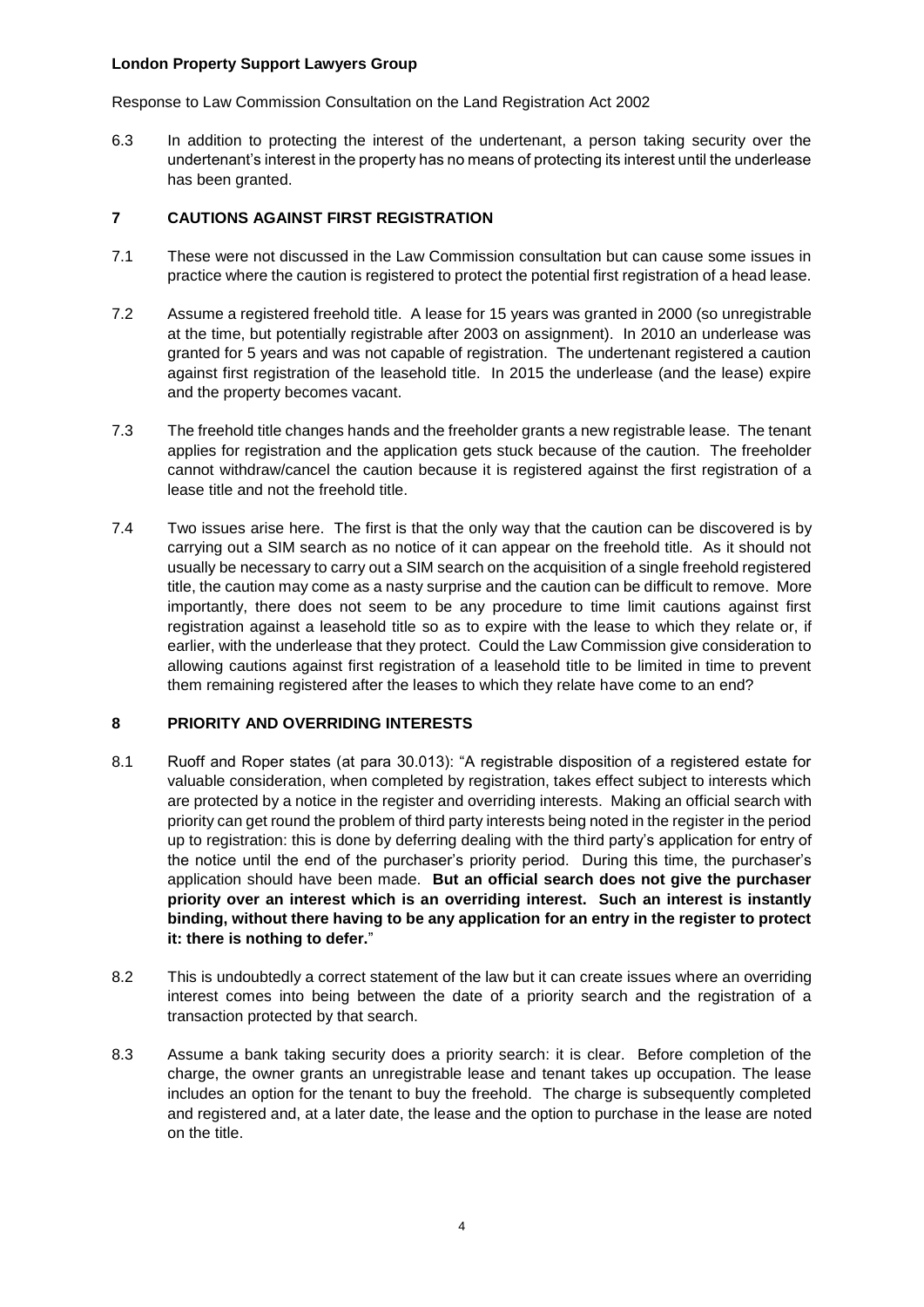Response to Law Commission Consultation on the Land Registration Act 2002

- 8.4 The option and the lease are both overriding interests unless the bank can show that the tenant's occupation and the bank's knowledge of it was 'not enough' for Schedule 3 Land Registration Act 2002. That will probably be difficult in practice, since it is occupation at the date of disposition which is relevant. How in practice can a bank (or realistically any purchaser) check that? It raises the following question that we believe the Law Commission should consider:
	- 8.4.1 should occupation protect an option which ought to be protected by notice? We don't think it should, especially if the proposals in chapter 7 are enacted.
	- 8.4.2 If the lease was registrable and registered at the same time as the option, we think the lease itself would also be an overriding interest and so have priority over the charge (because the only exclusion of leasehold estates from paragraph 2 of Schedule 3 to the Land Registration Act 2002 relates to reversionary leases (para 2(d)). If a lease is not within paragraph 1 of Schedule 3, should occupation make it an overriding interest under paragraph 2?
- 8.5 More generally, should a priority search afford protection to the holder of the search in relation to overriding interests that come into being during the priority period?
- 8.6 This issue also highlights another point of concern where a person has obtained the benefit of a priority search and another person applies to register a unilateral notice in respect of mines and minerals or chancel repair liability. These overriding interests are, by their very nature, difficult to spot. Even though they lose their overriding status on completion of a disposition after 12 October 2013 where they have not been noted on the register, they still appear on the register where the application to note them was made during the currency of a priority search. To provide greater clarity and transparency, we suggest that a priority search should provide priority against the registration of a notice to protect an overriding interest whose overriding status would come to an end on completion of the disposition to which the search relates within the priority period.

## **9 PROTECTION OF INTERESTS THAT ARE VARIED**

- 9.1 A number of issues arise where an interest protected by a notice on the register is varied that could usefully be clarified as part of the Law Commission's review.
- 9.2 A grants B an option to purchase A's freehold. The option is to last 10 years. B registers an agreed notice on A's title. A charges the property to C and the charge is registered. A and B then agree that the option period will last another five years.
- 9.3 The Land Registry's view is that a new notice is required to protect the option as varied; the existing agreed notice will be removed and the new AN1 will appear below the charge. This does not seem right. At least the existing AN1 should stay so if the option were exercised within the initial 10 years then it has priority over the charge.
- 9.4 A similar point arises from the case of *A2 Dominion Homes Ltd V Prince Evans Solicitors* [2015] EWHC 2490 (Ch). Perhaps not on the facts of that case, but if an AN1 protected an agreement for lease, then there was a charge, then a variation of the agreement for lease (within section 2 Law of Property (Miscellaneous Provisions) Act 1989 essentially meaning there is a second contract) should the tenant lose priority over the charge?
- 9.5 A broader question is whether the decision in the *A2 Dominion case* should be put on a statutory footing?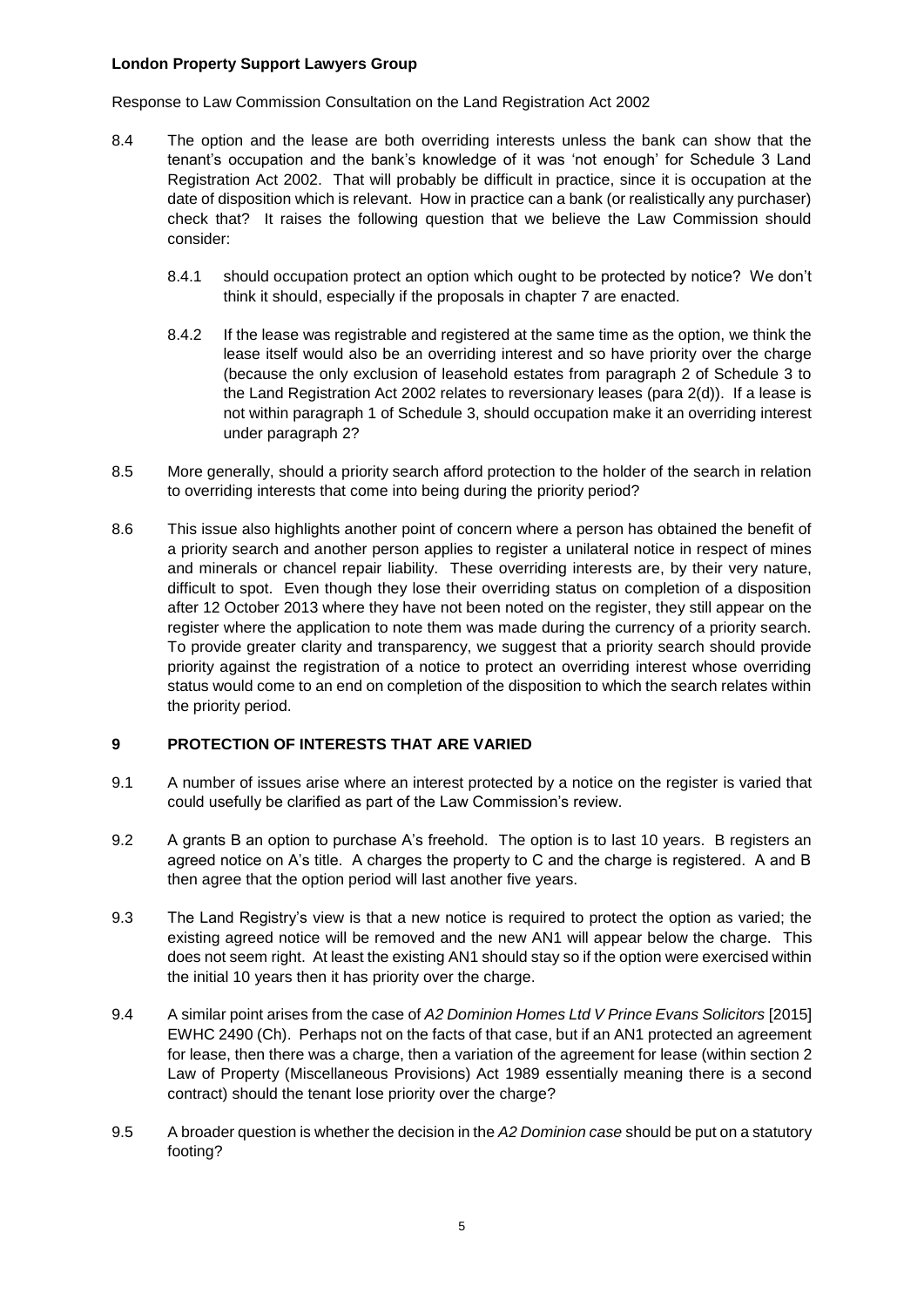Response to Law Commission Consultation on the Land Registration Act 2002

### 10 **SALE BY EQUITABLE CHARGEE**

- 10.1 The way in which restrictions work can put an equitable chargee in a stronger position than a registered one. To illustrate:
	- 10.1.1 there is a restriction on title preventing dispositions by the registered proprietor or the proprietors of a registered charge without consent;
	- 10.1.2 a later notice is added to the title to protect an equitable charge; and
	- 10.1.3 the equitable chargee obtains a court order allowing a sale.
- 10.2 The sale by the equitable chargee is not a disposition caught by the restriction so the transfer will be registered. The restriction will remain on the title. If the transferee wishes to dispose then the restriction must be satisfied.
- 10.3 Whether this creates a problem will depend on what the restriction is protecting. However, it places an equitable chargee in a better position than a registered chargee which seems anomalous. It also creates a trap for the person with the benefit of the restriction, for example if the restriction is only intended to apply until the first transfer, its benefit may be lost.

## **11 PRIVATISATION OF THE LAND REGISTRY**

- 11.1 The Law Commission states that the question of whether Land Registry operations should be moved to the private sector is outside the scope of the project. That may be so, but the possibility that they might be has many consequences for the Act which we believe should be considered within the project.
- 11.2 The Act (and its predecessors) have all been written and enacted on the basis that the Land Registry is a public sector body and that the Registrar is a public servant. There are many places in the Act which give the Registrar a discretion, some of them involving fundamental issues; for example: section 72, sections 9 and 10, section 34, sections 41, 42 and 43, sections 92 and 94, section 100(4), sections 104 and 105, Schedule 4. There are also many other places in the rules where the Registrar has a discretion.
- 11.3 The possibility that Land Registry operations may be moved to the private sector and that statutory discretions could be exercised by the private sector (bringing with it inherent problems of potential conflicts of interests and confidentiality) means that the question of the Registrar's discretion should, we believe, form part of the Law Commission's review.

## **12 SEARCHES OF PART AND SEARCHES FOR EASEMENTS**

- 12.1 We would like the Land Registration Act 2002 to clarify the position on searches on a disposition of part. In practice problems arise where a landowner is making multiple dispositions of part, for example to tenants, and the tenants make OS1 applications. Subject to the points made below in relation to easements, we believe the Act should state that a search of whole does not afford priority on a disposition of part.
- 12.2 The position relating to priority searches on a disposition of part with easements being created over the retained land is more problematical and unsatisfactory. Either the disponee (T1) makes a search of the whole title and risks the search not being the "appropriate" search under rule 147(3) with the result that there is no priority or T1 makes an OS2 search over the land being acquired and relies on rule 148(3) to the effect that the search affords priority on the ancillary disposition (of the easements) as well. The risk with rule 148(3) is that it is subject to